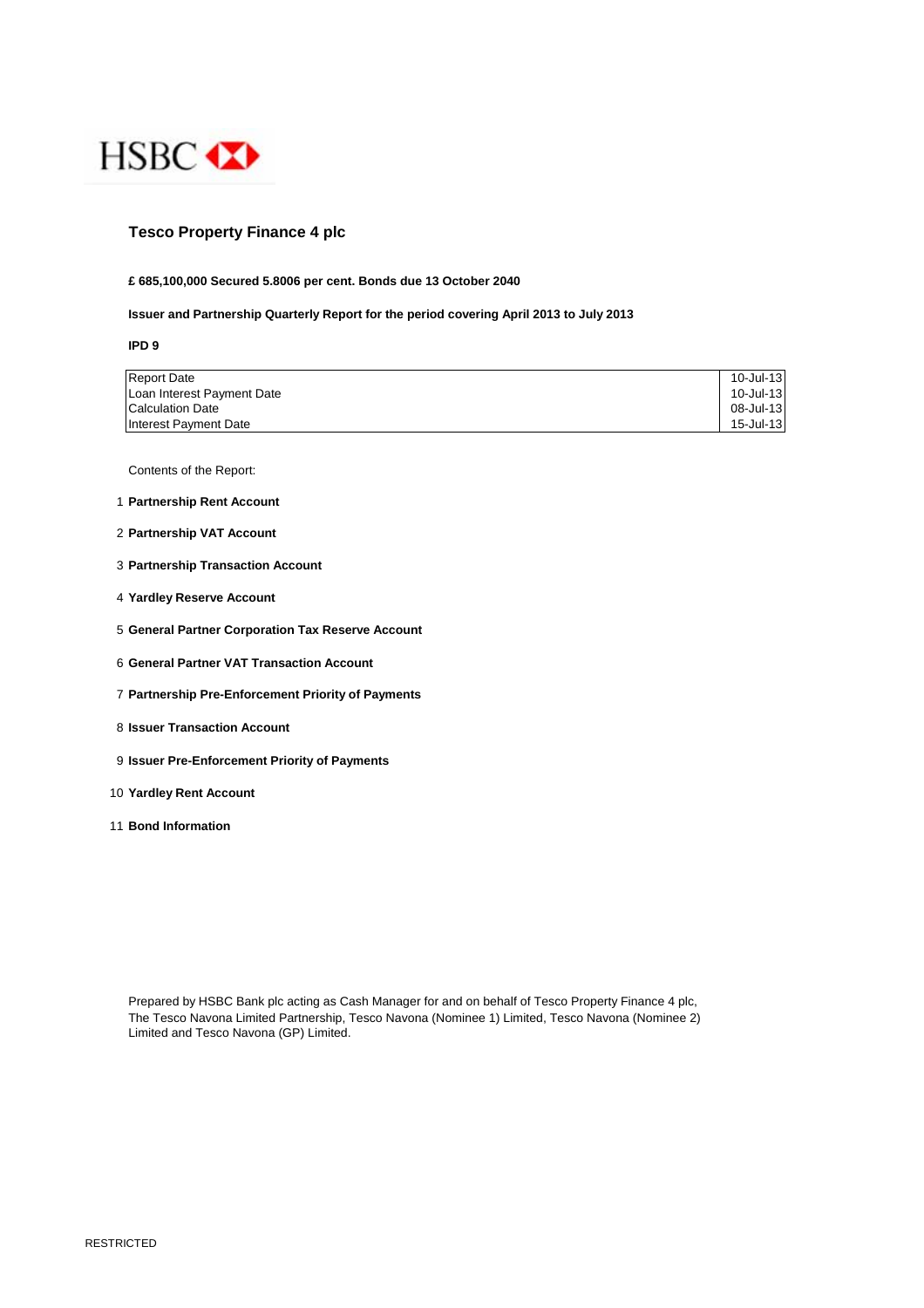## **1. Partnership Rent Account 70728746**

| Opening Balance                    | $0.00$ Cr           |
|------------------------------------|---------------------|
| <b>ENTRY DETAILS</b>               | CR/DR<br>AMOUNT (£) |
| Initial Deposit on Closing Date    | 5,000.00 Cr         |
| Rent                               | 7,995,184.14 Cr     |
| To Partnership Transaction Account | 7,995,184.14 Dr     |
| <b>Closing Balance</b>             | 5.000.00 Cr         |
|                                    |                     |
|                                    |                     |

### **Partnership VAT Account 707**

|             | Opening Balance        | 2,465,345.84 Cr |       |
|-------------|------------------------|-----------------|-------|
| <b>DATE</b> | <b>ENTRY DETAILS</b>   | AMOUNT (£)      | CR/DR |
|             |                        |                 |       |
| 24-Apr-13   | Savills Payment        | 9,994.41 Cr     |       |
| 29-Apr-13   | Savills Payment        | 29,989.86 Dr    |       |
| 29-Apr-13   | Expense                | 380,083.60 Dr   |       |
| 29-Apr-13   | <b>HMRC Payment</b>    | 1,771,246.85 Dr |       |
| 10-May-13   | Savills Payment        | 913.00 Cr       |       |
| 10-May-13   | Savills Payment        | 2,157.33 Cr     |       |
| 10-Jun-13   | <b>HMRC Payment</b>    | 47,392.76 Cr    |       |
| 12-Jun-13   | Savills Payment        | 819.00 Cr       |       |
| 20-Mar-13   | Savills Payment        | 5,412.48 Cr     |       |
| 19-Jun-13   | <b>Tesco Stores</b>    | 1,720,217.03 Cr |       |
| 24-Jun-13   | <b>HMRC Payment</b>    | 6,579.92 Dr     |       |
| 28-Jun-13   | Savills Payment        | 13,128.36 Dr    |       |
| 03-Jul-13   | Savills Payment        | 27,139.16 CR    |       |
|             |                        |                 |       |
|             |                        |                 |       |
|             |                        |                 |       |
|             | <b>Closing Balance</b> | 2,078,362.42 Cr |       |

### **3. Partnership Transaction Account 70728711**

|             | Opening Balance                            | 70.444.40 Cr       |       |
|-------------|--------------------------------------------|--------------------|-------|
| <b>DATE</b> | <b>ENTRY DETAILS</b>                       | AMOUNT (£)         | CR/DR |
|             |                                            |                    |       |
| 08-Jul-13   | <b>Credit Interest</b>                     | 1,874.61 Cr        |       |
| 10-Jul-13   | Property Pool Manager Fee (April Reserved) |                    | lCr   |
| 10-Jul-13   | <b>Transfer from Rent</b>                  | 7,995,184.14 Cr    |       |
| 10-Jul-13   | <b>Trustee Fee</b>                         | 1,500.00 Dr        |       |
| 10-Jul-13   | Ongoing Fee                                | 47,039.28 Dr       |       |
| 10-Jul-13   | Expenses                                   | 76,581.45 Dr       |       |
| 10-Jul-13   | Partnership Swap payment                   | 1,596,349.69 Cr    |       |
| 10-Jul-13   | Partnership Debt                           | 10,277,163.54 Dr   |       |
| 10-Jul-13   | Property Pool Manager Fee                  |                    | IDr   |
| 10-Jul-13   | <b>Yardley Rent Account</b>                | 866,500.93 Cr      |       |
| 10-Jul-13   | To Navona Distribution                     | 0.00 <sub>Dr</sub> |       |
|             |                                            |                    |       |
|             | <b>Closing Balance</b>                     | 128,069.50 Cr      |       |

# **4. Yardley Reserve Account 70729192** Opening Balance 0.00 Cr DATE ENTRY DETAILS AMOUNT (£) CR/DR 09-Feb-11 From Closing Cr 260,600.00 08-Jul-13 Interest Cr 346.08 Closing Balance 260,946.08 Cr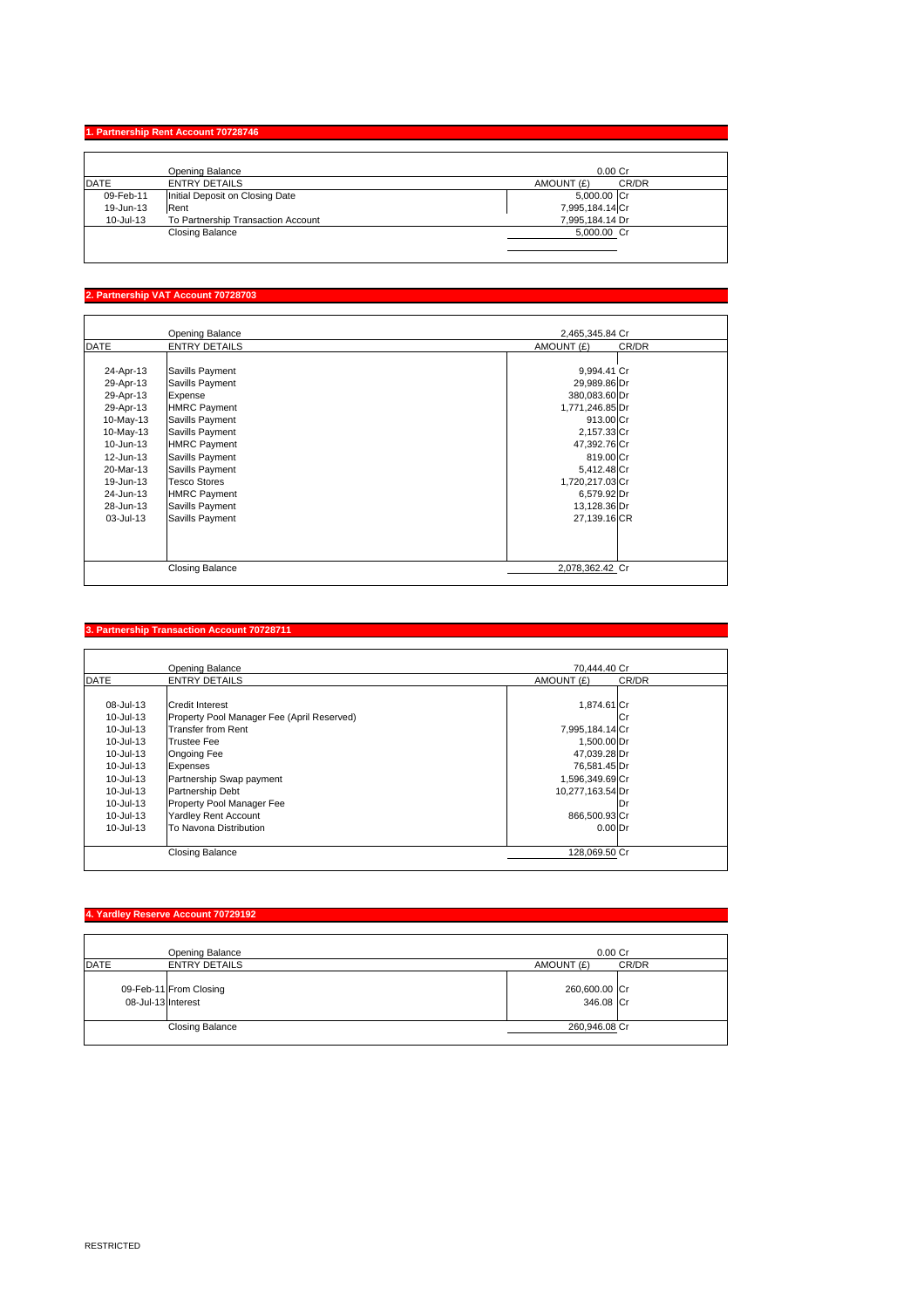|             | 5. General Partner Corporation Tax Reserve Account 70728770 |                            |       |
|-------------|-------------------------------------------------------------|----------------------------|-------|
|             |                                                             |                            |       |
|             | Opening Balance                                             | $0.00$ Cr                  |       |
| <b>DATE</b> | <b>ENTRY DETAILS</b>                                        | AMOUNT (£)                 | CR/DR |
|             | 09-Feb-11 From Closing<br>08-Jul Interest                   | 308,295.00 Cr<br>398.67 Cr |       |
|             | <b>Closing Balance</b>                                      | 308,693.67 Cr              |       |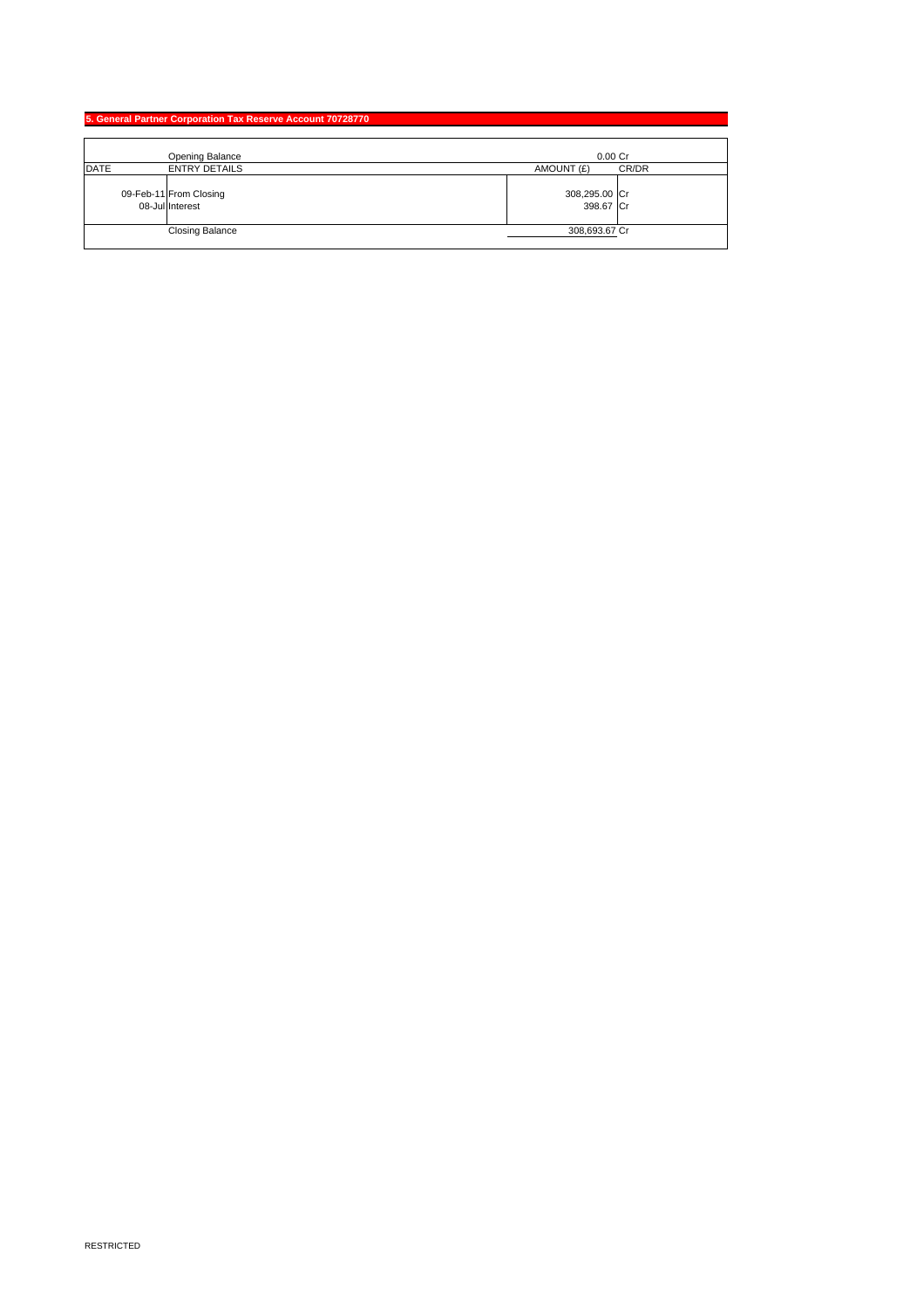### **6. General Partner VAT Transaction Account 70728762**

|             | <b>Opening Balance</b> | $0.00C$ r           |
|-------------|------------------------|---------------------|
| <b>DATE</b> | <b>ENTRY DETAILS</b>   | CR/DR<br>AMOUNT (£) |
|             |                        |                     |
|             |                        |                     |
|             |                        |                     |
|             | <b>Closing Balance</b> | 0.00 Cr             |
|             |                        |                     |

**Expense Reserve Ledger - Max GBP 500,0** 

Date<br>10-Jul-13

48,069.50 Cr

Balance 48,069.50

#### **Partnership Pre-Enforcement Priority of P**

| account (£)<br>account (£)<br>10-Jul-13<br><b>Partnership Available Funds</b><br>a Rental Income<br>7,995,184.14<br>b Funds from Yardley Accounts<br>866,500.93<br>c Funds from Issuer under Partnership Swaps<br>9,980,077.08<br>d From Partnership VAT Account<br>e From Partnership Disposal Proceeds Account<br>f From Partnership Insurance Proceeds Account<br>g Interest received by the Partnership Accounts and Rent Account<br>1,874.61<br>h Eligible Investment Earnings by Partnership<br>i Advance under Committed Subordinated Loan Agreement<br>Advance from Drawdown of Yardley Reserve Loan<br>k Net proceeds of a CPO Disposal or a Mortgage Property<br>From 3rd anniversay of Closing, funds from Yardley Reserve Loan Ledger<br>m Net proceeds of a disposal of a Mortgage Property<br>70,444.40<br>n Any other sums standing to the credit of the Partnership Transaction Ac<br>Partnership Pre-Enforcement Priority of Payments<br>a Partnership Security Trustee Fees<br>1,500.00<br>b Issuer Security Trustee Fee, Bond Trustee, operating expenses of the Issuer<br>41,289.28<br>(Ongoing Partnership Facility Fee)<br>c Partnership Operating Expenses excluding GP UK Tax<br>d Partnership Operator Fee<br>67,581.45<br>d Property Advisor Fee (Annual 30K)<br>d Nominees Corporate Services Provider Fee<br>3,000.00<br>d Nominees Holdco Corporate Services Provider Fee<br>1,500.00<br>d PL Propco Corporate Services Provider Fees<br>4,500.00<br>d Nominees Side Letter payments<br>d Nominees Holdco Side Letter payments<br>d Account Bank Fee<br>d Cash Manager Fee<br>d Yardley Cash Manager Fee<br>d Issuer Account Bank, PPA CM, CSP Fee (Ongoing Partnership Facility Fee)<br>5,000.00<br>d Headlease payment<br>6,752.81<br>e Partnership Expenses Ledger payment (max £6,250 indexed annually)<br>f Partnership Debt Interest<br>9,871,413.54<br>f Partnership Swap payment<br>8,383,727.39<br>g Partnership Debt Principal<br>405,750.00<br>Issuer Partnership Swap Termination Amount (Ongoing Partnership Facility<br>h Fee)<br>750.00<br>Property Pool Manager Fee (reserved)<br>80,000.00<br>Partnership Swap Termination Amount<br>k Partnership Expenses Ledger payment<br>41,316.69<br>Alteration Adjustment Rent<br>m Substitution Adjustment Rent<br>n Credited to Subordinated Loan Reserve Ledger<br>o Payments to the Subordinated Loan Facility Provider<br>p Partnership Distribution Account<br>0.00 |      |               | <b>Funds Paid Out of</b> | <b>Funds Received into</b> |
|----------------------------------------------------------------------------------------------------------------------------------------------------------------------------------------------------------------------------------------------------------------------------------------------------------------------------------------------------------------------------------------------------------------------------------------------------------------------------------------------------------------------------------------------------------------------------------------------------------------------------------------------------------------------------------------------------------------------------------------------------------------------------------------------------------------------------------------------------------------------------------------------------------------------------------------------------------------------------------------------------------------------------------------------------------------------------------------------------------------------------------------------------------------------------------------------------------------------------------------------------------------------------------------------------------------------------------------------------------------------------------------------------------------------------------------------------------------------------------------------------------------------------------------------------------------------------------------------------------------------------------------------------------------------------------------------------------------------------------------------------------------------------------------------------------------------------------------------------------------------------------------------------------------------------------------------------------------------------------------------------------------------------------------------------------------------------------------------------------------------------------------------------------------------------------------------------------------------------------------------------------------------------------------------------------------------------------------------------------------------------------------------------------------------------------------------------------------|------|---------------|--------------------------|----------------------------|
|                                                                                                                                                                                                                                                                                                                                                                                                                                                                                                                                                                                                                                                                                                                                                                                                                                                                                                                                                                                                                                                                                                                                                                                                                                                                                                                                                                                                                                                                                                                                                                                                                                                                                                                                                                                                                                                                                                                                                                                                                                                                                                                                                                                                                                                                                                                                                                                                                                                                | Date |               |                          |                            |
|                                                                                                                                                                                                                                                                                                                                                                                                                                                                                                                                                                                                                                                                                                                                                                                                                                                                                                                                                                                                                                                                                                                                                                                                                                                                                                                                                                                                                                                                                                                                                                                                                                                                                                                                                                                                                                                                                                                                                                                                                                                                                                                                                                                                                                                                                                                                                                                                                                                                |      |               |                          |                            |
|                                                                                                                                                                                                                                                                                                                                                                                                                                                                                                                                                                                                                                                                                                                                                                                                                                                                                                                                                                                                                                                                                                                                                                                                                                                                                                                                                                                                                                                                                                                                                                                                                                                                                                                                                                                                                                                                                                                                                                                                                                                                                                                                                                                                                                                                                                                                                                                                                                                                |      |               |                          |                            |
|                                                                                                                                                                                                                                                                                                                                                                                                                                                                                                                                                                                                                                                                                                                                                                                                                                                                                                                                                                                                                                                                                                                                                                                                                                                                                                                                                                                                                                                                                                                                                                                                                                                                                                                                                                                                                                                                                                                                                                                                                                                                                                                                                                                                                                                                                                                                                                                                                                                                |      |               |                          |                            |
|                                                                                                                                                                                                                                                                                                                                                                                                                                                                                                                                                                                                                                                                                                                                                                                                                                                                                                                                                                                                                                                                                                                                                                                                                                                                                                                                                                                                                                                                                                                                                                                                                                                                                                                                                                                                                                                                                                                                                                                                                                                                                                                                                                                                                                                                                                                                                                                                                                                                |      |               |                          |                            |
|                                                                                                                                                                                                                                                                                                                                                                                                                                                                                                                                                                                                                                                                                                                                                                                                                                                                                                                                                                                                                                                                                                                                                                                                                                                                                                                                                                                                                                                                                                                                                                                                                                                                                                                                                                                                                                                                                                                                                                                                                                                                                                                                                                                                                                                                                                                                                                                                                                                                |      |               |                          |                            |
|                                                                                                                                                                                                                                                                                                                                                                                                                                                                                                                                                                                                                                                                                                                                                                                                                                                                                                                                                                                                                                                                                                                                                                                                                                                                                                                                                                                                                                                                                                                                                                                                                                                                                                                                                                                                                                                                                                                                                                                                                                                                                                                                                                                                                                                                                                                                                                                                                                                                |      |               |                          |                            |
|                                                                                                                                                                                                                                                                                                                                                                                                                                                                                                                                                                                                                                                                                                                                                                                                                                                                                                                                                                                                                                                                                                                                                                                                                                                                                                                                                                                                                                                                                                                                                                                                                                                                                                                                                                                                                                                                                                                                                                                                                                                                                                                                                                                                                                                                                                                                                                                                                                                                |      |               |                          |                            |
|                                                                                                                                                                                                                                                                                                                                                                                                                                                                                                                                                                                                                                                                                                                                                                                                                                                                                                                                                                                                                                                                                                                                                                                                                                                                                                                                                                                                                                                                                                                                                                                                                                                                                                                                                                                                                                                                                                                                                                                                                                                                                                                                                                                                                                                                                                                                                                                                                                                                |      |               |                          |                            |
|                                                                                                                                                                                                                                                                                                                                                                                                                                                                                                                                                                                                                                                                                                                                                                                                                                                                                                                                                                                                                                                                                                                                                                                                                                                                                                                                                                                                                                                                                                                                                                                                                                                                                                                                                                                                                                                                                                                                                                                                                                                                                                                                                                                                                                                                                                                                                                                                                                                                |      |               |                          |                            |
|                                                                                                                                                                                                                                                                                                                                                                                                                                                                                                                                                                                                                                                                                                                                                                                                                                                                                                                                                                                                                                                                                                                                                                                                                                                                                                                                                                                                                                                                                                                                                                                                                                                                                                                                                                                                                                                                                                                                                                                                                                                                                                                                                                                                                                                                                                                                                                                                                                                                |      |               |                          |                            |
|                                                                                                                                                                                                                                                                                                                                                                                                                                                                                                                                                                                                                                                                                                                                                                                                                                                                                                                                                                                                                                                                                                                                                                                                                                                                                                                                                                                                                                                                                                                                                                                                                                                                                                                                                                                                                                                                                                                                                                                                                                                                                                                                                                                                                                                                                                                                                                                                                                                                |      |               |                          |                            |
|                                                                                                                                                                                                                                                                                                                                                                                                                                                                                                                                                                                                                                                                                                                                                                                                                                                                                                                                                                                                                                                                                                                                                                                                                                                                                                                                                                                                                                                                                                                                                                                                                                                                                                                                                                                                                                                                                                                                                                                                                                                                                                                                                                                                                                                                                                                                                                                                                                                                |      |               |                          |                            |
|                                                                                                                                                                                                                                                                                                                                                                                                                                                                                                                                                                                                                                                                                                                                                                                                                                                                                                                                                                                                                                                                                                                                                                                                                                                                                                                                                                                                                                                                                                                                                                                                                                                                                                                                                                                                                                                                                                                                                                                                                                                                                                                                                                                                                                                                                                                                                                                                                                                                |      |               |                          |                            |
|                                                                                                                                                                                                                                                                                                                                                                                                                                                                                                                                                                                                                                                                                                                                                                                                                                                                                                                                                                                                                                                                                                                                                                                                                                                                                                                                                                                                                                                                                                                                                                                                                                                                                                                                                                                                                                                                                                                                                                                                                                                                                                                                                                                                                                                                                                                                                                                                                                                                |      |               |                          |                            |
|                                                                                                                                                                                                                                                                                                                                                                                                                                                                                                                                                                                                                                                                                                                                                                                                                                                                                                                                                                                                                                                                                                                                                                                                                                                                                                                                                                                                                                                                                                                                                                                                                                                                                                                                                                                                                                                                                                                                                                                                                                                                                                                                                                                                                                                                                                                                                                                                                                                                |      |               |                          |                            |
|                                                                                                                                                                                                                                                                                                                                                                                                                                                                                                                                                                                                                                                                                                                                                                                                                                                                                                                                                                                                                                                                                                                                                                                                                                                                                                                                                                                                                                                                                                                                                                                                                                                                                                                                                                                                                                                                                                                                                                                                                                                                                                                                                                                                                                                                                                                                                                                                                                                                |      |               |                          |                            |
|                                                                                                                                                                                                                                                                                                                                                                                                                                                                                                                                                                                                                                                                                                                                                                                                                                                                                                                                                                                                                                                                                                                                                                                                                                                                                                                                                                                                                                                                                                                                                                                                                                                                                                                                                                                                                                                                                                                                                                                                                                                                                                                                                                                                                                                                                                                                                                                                                                                                |      |               |                          |                            |
|                                                                                                                                                                                                                                                                                                                                                                                                                                                                                                                                                                                                                                                                                                                                                                                                                                                                                                                                                                                                                                                                                                                                                                                                                                                                                                                                                                                                                                                                                                                                                                                                                                                                                                                                                                                                                                                                                                                                                                                                                                                                                                                                                                                                                                                                                                                                                                                                                                                                |      |               |                          |                            |
|                                                                                                                                                                                                                                                                                                                                                                                                                                                                                                                                                                                                                                                                                                                                                                                                                                                                                                                                                                                                                                                                                                                                                                                                                                                                                                                                                                                                                                                                                                                                                                                                                                                                                                                                                                                                                                                                                                                                                                                                                                                                                                                                                                                                                                                                                                                                                                                                                                                                |      |               |                          |                            |
|                                                                                                                                                                                                                                                                                                                                                                                                                                                                                                                                                                                                                                                                                                                                                                                                                                                                                                                                                                                                                                                                                                                                                                                                                                                                                                                                                                                                                                                                                                                                                                                                                                                                                                                                                                                                                                                                                                                                                                                                                                                                                                                                                                                                                                                                                                                                                                                                                                                                |      |               |                          |                            |
|                                                                                                                                                                                                                                                                                                                                                                                                                                                                                                                                                                                                                                                                                                                                                                                                                                                                                                                                                                                                                                                                                                                                                                                                                                                                                                                                                                                                                                                                                                                                                                                                                                                                                                                                                                                                                                                                                                                                                                                                                                                                                                                                                                                                                                                                                                                                                                                                                                                                |      |               |                          |                            |
|                                                                                                                                                                                                                                                                                                                                                                                                                                                                                                                                                                                                                                                                                                                                                                                                                                                                                                                                                                                                                                                                                                                                                                                                                                                                                                                                                                                                                                                                                                                                                                                                                                                                                                                                                                                                                                                                                                                                                                                                                                                                                                                                                                                                                                                                                                                                                                                                                                                                |      |               |                          |                            |
|                                                                                                                                                                                                                                                                                                                                                                                                                                                                                                                                                                                                                                                                                                                                                                                                                                                                                                                                                                                                                                                                                                                                                                                                                                                                                                                                                                                                                                                                                                                                                                                                                                                                                                                                                                                                                                                                                                                                                                                                                                                                                                                                                                                                                                                                                                                                                                                                                                                                |      |               |                          |                            |
|                                                                                                                                                                                                                                                                                                                                                                                                                                                                                                                                                                                                                                                                                                                                                                                                                                                                                                                                                                                                                                                                                                                                                                                                                                                                                                                                                                                                                                                                                                                                                                                                                                                                                                                                                                                                                                                                                                                                                                                                                                                                                                                                                                                                                                                                                                                                                                                                                                                                |      |               |                          |                            |
|                                                                                                                                                                                                                                                                                                                                                                                                                                                                                                                                                                                                                                                                                                                                                                                                                                                                                                                                                                                                                                                                                                                                                                                                                                                                                                                                                                                                                                                                                                                                                                                                                                                                                                                                                                                                                                                                                                                                                                                                                                                                                                                                                                                                                                                                                                                                                                                                                                                                |      |               |                          |                            |
|                                                                                                                                                                                                                                                                                                                                                                                                                                                                                                                                                                                                                                                                                                                                                                                                                                                                                                                                                                                                                                                                                                                                                                                                                                                                                                                                                                                                                                                                                                                                                                                                                                                                                                                                                                                                                                                                                                                                                                                                                                                                                                                                                                                                                                                                                                                                                                                                                                                                |      |               |                          |                            |
|                                                                                                                                                                                                                                                                                                                                                                                                                                                                                                                                                                                                                                                                                                                                                                                                                                                                                                                                                                                                                                                                                                                                                                                                                                                                                                                                                                                                                                                                                                                                                                                                                                                                                                                                                                                                                                                                                                                                                                                                                                                                                                                                                                                                                                                                                                                                                                                                                                                                |      |               |                          |                            |
|                                                                                                                                                                                                                                                                                                                                                                                                                                                                                                                                                                                                                                                                                                                                                                                                                                                                                                                                                                                                                                                                                                                                                                                                                                                                                                                                                                                                                                                                                                                                                                                                                                                                                                                                                                                                                                                                                                                                                                                                                                                                                                                                                                                                                                                                                                                                                                                                                                                                |      |               |                          |                            |
|                                                                                                                                                                                                                                                                                                                                                                                                                                                                                                                                                                                                                                                                                                                                                                                                                                                                                                                                                                                                                                                                                                                                                                                                                                                                                                                                                                                                                                                                                                                                                                                                                                                                                                                                                                                                                                                                                                                                                                                                                                                                                                                                                                                                                                                                                                                                                                                                                                                                |      |               |                          |                            |
|                                                                                                                                                                                                                                                                                                                                                                                                                                                                                                                                                                                                                                                                                                                                                                                                                                                                                                                                                                                                                                                                                                                                                                                                                                                                                                                                                                                                                                                                                                                                                                                                                                                                                                                                                                                                                                                                                                                                                                                                                                                                                                                                                                                                                                                                                                                                                                                                                                                                |      |               |                          |                            |
|                                                                                                                                                                                                                                                                                                                                                                                                                                                                                                                                                                                                                                                                                                                                                                                                                                                                                                                                                                                                                                                                                                                                                                                                                                                                                                                                                                                                                                                                                                                                                                                                                                                                                                                                                                                                                                                                                                                                                                                                                                                                                                                                                                                                                                                                                                                                                                                                                                                                |      |               |                          |                            |
|                                                                                                                                                                                                                                                                                                                                                                                                                                                                                                                                                                                                                                                                                                                                                                                                                                                                                                                                                                                                                                                                                                                                                                                                                                                                                                                                                                                                                                                                                                                                                                                                                                                                                                                                                                                                                                                                                                                                                                                                                                                                                                                                                                                                                                                                                                                                                                                                                                                                |      |               |                          |                            |
|                                                                                                                                                                                                                                                                                                                                                                                                                                                                                                                                                                                                                                                                                                                                                                                                                                                                                                                                                                                                                                                                                                                                                                                                                                                                                                                                                                                                                                                                                                                                                                                                                                                                                                                                                                                                                                                                                                                                                                                                                                                                                                                                                                                                                                                                                                                                                                                                                                                                |      |               |                          |                            |
|                                                                                                                                                                                                                                                                                                                                                                                                                                                                                                                                                                                                                                                                                                                                                                                                                                                                                                                                                                                                                                                                                                                                                                                                                                                                                                                                                                                                                                                                                                                                                                                                                                                                                                                                                                                                                                                                                                                                                                                                                                                                                                                                                                                                                                                                                                                                                                                                                                                                |      |               |                          |                            |
|                                                                                                                                                                                                                                                                                                                                                                                                                                                                                                                                                                                                                                                                                                                                                                                                                                                                                                                                                                                                                                                                                                                                                                                                                                                                                                                                                                                                                                                                                                                                                                                                                                                                                                                                                                                                                                                                                                                                                                                                                                                                                                                                                                                                                                                                                                                                                                                                                                                                |      |               |                          |                            |
|                                                                                                                                                                                                                                                                                                                                                                                                                                                                                                                                                                                                                                                                                                                                                                                                                                                                                                                                                                                                                                                                                                                                                                                                                                                                                                                                                                                                                                                                                                                                                                                                                                                                                                                                                                                                                                                                                                                                                                                                                                                                                                                                                                                                                                                                                                                                                                                                                                                                |      |               |                          |                            |
|                                                                                                                                                                                                                                                                                                                                                                                                                                                                                                                                                                                                                                                                                                                                                                                                                                                                                                                                                                                                                                                                                                                                                                                                                                                                                                                                                                                                                                                                                                                                                                                                                                                                                                                                                                                                                                                                                                                                                                                                                                                                                                                                                                                                                                                                                                                                                                                                                                                                |      |               |                          |                            |
|                                                                                                                                                                                                                                                                                                                                                                                                                                                                                                                                                                                                                                                                                                                                                                                                                                                                                                                                                                                                                                                                                                                                                                                                                                                                                                                                                                                                                                                                                                                                                                                                                                                                                                                                                                                                                                                                                                                                                                                                                                                                                                                                                                                                                                                                                                                                                                                                                                                                |      |               |                          |                            |
|                                                                                                                                                                                                                                                                                                                                                                                                                                                                                                                                                                                                                                                                                                                                                                                                                                                                                                                                                                                                                                                                                                                                                                                                                                                                                                                                                                                                                                                                                                                                                                                                                                                                                                                                                                                                                                                                                                                                                                                                                                                                                                                                                                                                                                                                                                                                                                                                                                                                |      |               |                          |                            |
|                                                                                                                                                                                                                                                                                                                                                                                                                                                                                                                                                                                                                                                                                                                                                                                                                                                                                                                                                                                                                                                                                                                                                                                                                                                                                                                                                                                                                                                                                                                                                                                                                                                                                                                                                                                                                                                                                                                                                                                                                                                                                                                                                                                                                                                                                                                                                                                                                                                                |      |               |                          |                            |
|                                                                                                                                                                                                                                                                                                                                                                                                                                                                                                                                                                                                                                                                                                                                                                                                                                                                                                                                                                                                                                                                                                                                                                                                                                                                                                                                                                                                                                                                                                                                                                                                                                                                                                                                                                                                                                                                                                                                                                                                                                                                                                                                                                                                                                                                                                                                                                                                                                                                |      |               |                          |                            |
|                                                                                                                                                                                                                                                                                                                                                                                                                                                                                                                                                                                                                                                                                                                                                                                                                                                                                                                                                                                                                                                                                                                                                                                                                                                                                                                                                                                                                                                                                                                                                                                                                                                                                                                                                                                                                                                                                                                                                                                                                                                                                                                                                                                                                                                                                                                                                                                                                                                                |      |               |                          |                            |
|                                                                                                                                                                                                                                                                                                                                                                                                                                                                                                                                                                                                                                                                                                                                                                                                                                                                                                                                                                                                                                                                                                                                                                                                                                                                                                                                                                                                                                                                                                                                                                                                                                                                                                                                                                                                                                                                                                                                                                                                                                                                                                                                                                                                                                                                                                                                                                                                                                                                |      |               |                          |                            |
|                                                                                                                                                                                                                                                                                                                                                                                                                                                                                                                                                                                                                                                                                                                                                                                                                                                                                                                                                                                                                                                                                                                                                                                                                                                                                                                                                                                                                                                                                                                                                                                                                                                                                                                                                                                                                                                                                                                                                                                                                                                                                                                                                                                                                                                                                                                                                                                                                                                                |      |               |                          |                            |
|                                                                                                                                                                                                                                                                                                                                                                                                                                                                                                                                                                                                                                                                                                                                                                                                                                                                                                                                                                                                                                                                                                                                                                                                                                                                                                                                                                                                                                                                                                                                                                                                                                                                                                                                                                                                                                                                                                                                                                                                                                                                                                                                                                                                                                                                                                                                                                                                                                                                |      |               |                          |                            |
|                                                                                                                                                                                                                                                                                                                                                                                                                                                                                                                                                                                                                                                                                                                                                                                                                                                                                                                                                                                                                                                                                                                                                                                                                                                                                                                                                                                                                                                                                                                                                                                                                                                                                                                                                                                                                                                                                                                                                                                                                                                                                                                                                                                                                                                                                                                                                                                                                                                                |      |               |                          |                            |
|                                                                                                                                                                                                                                                                                                                                                                                                                                                                                                                                                                                                                                                                                                                                                                                                                                                                                                                                                                                                                                                                                                                                                                                                                                                                                                                                                                                                                                                                                                                                                                                                                                                                                                                                                                                                                                                                                                                                                                                                                                                                                                                                                                                                                                                                                                                                                                                                                                                                |      | <b>Totals</b> | 18,914,081.16            | 18,914,081.16              |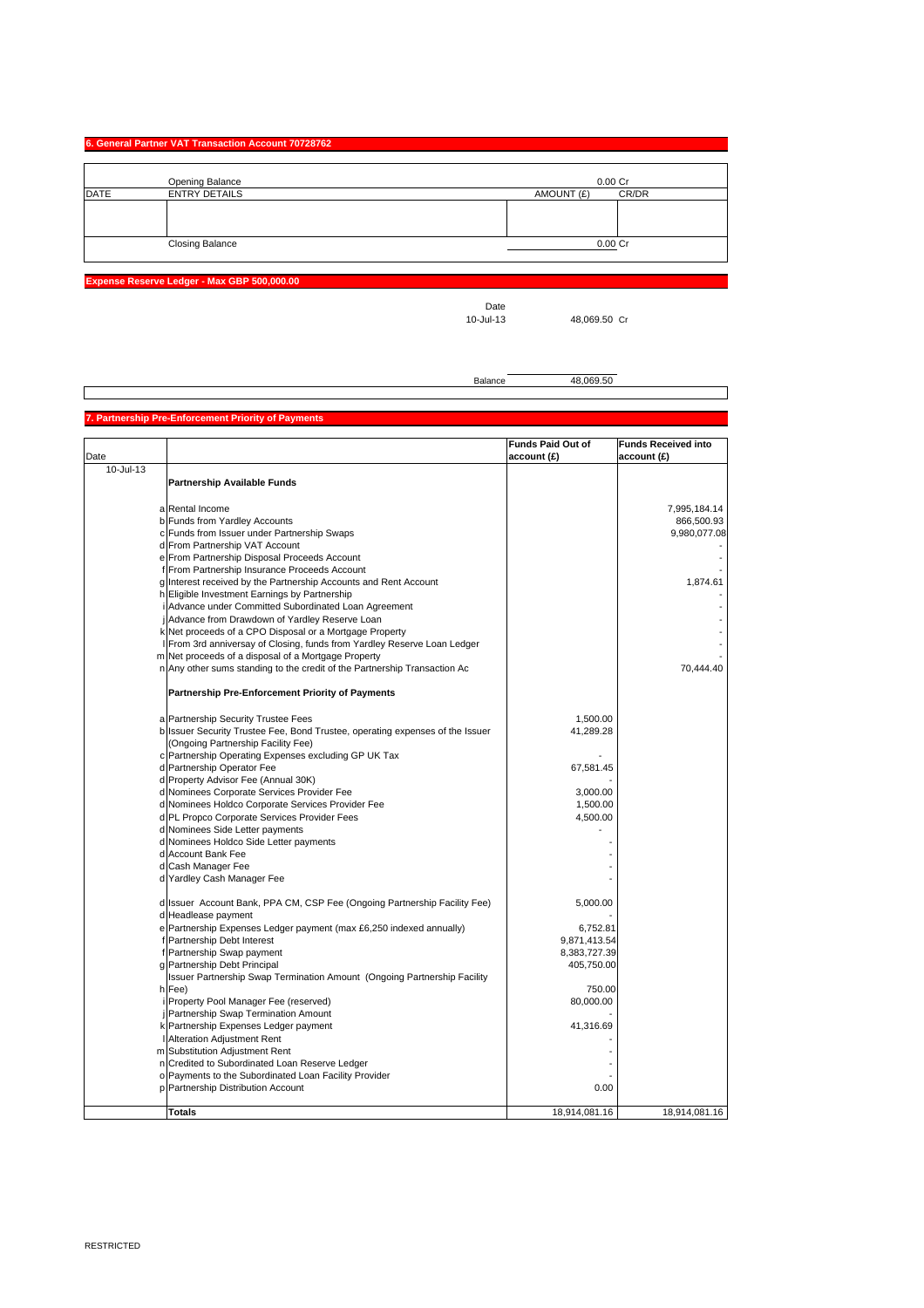|               | Opening Balance        | 18,934.42 Cr     |       |
|---------------|------------------------|------------------|-------|
| <b>DATE</b>   | <b>ENTRY DETAILS</b>   | AMOUNT (£)       | CR/DR |
| 30 April 2013 | Charges                | 25.92 Dr         |       |
| 01-May-13     | Interest               | 215.37 Cr        |       |
| 01-Jun-13     | Interest               | 2.59 Cr          |       |
| 08-Jul-13     | Interest               | 2.20 Cr          |       |
| 15-Jul-13     | <b>Swaps Receipts</b>  | 18,363,804.48 Cr |       |
| 15-Jul-13     | Swap Pays              | 18,363,804.47 Dr |       |
| 15-Jul-13     | Partnership Debt       | 10,323,452.82 Cr |       |
| 15-Jul-13     | Expenses               | 46,289.28 Dr     |       |
| 15-Jul-13     | <b>Notes</b>           | 10,277,163.54 Dr |       |
| 15-Jul-13     | <b>Issuer Profit</b>   | 750,00 Cr        |       |
|               |                        |                  |       |
|               |                        |                  |       |
|               |                        |                  |       |
|               |                        |                  |       |
|               | <b>Closing Balance</b> | 19,878.67 Cr     |       |

## **9. Issuer Pre-Enforcement Priority of Paym**

| Date      |                                                        | <b>Funds Paid Out of</b><br>account (£) | <b>Funds Received into</b><br>account (£) |
|-----------|--------------------------------------------------------|-----------------------------------------|-------------------------------------------|
| 15-Jul-13 |                                                        |                                         |                                           |
|           |                                                        |                                         |                                           |
|           | <b>Issuer Available Funds</b>                          |                                         |                                           |
|           |                                                        |                                         |                                           |
|           | a Funds due to Issuer under Partnership Swap Agreement |                                         | 8,383,727.40                              |
|           | b Amounts due to Issuer in respect of Partnership Loan |                                         | 10,324,202.82                             |
|           | c Any amount due to Issuer under Issuer Swap Agreement |                                         | 9,980,077.08                              |
|           | d Interest Received by Issuer on Transaction Account   |                                         | 220.16                                    |
|           | e Eigible Investment Earnings                          |                                         | 0.00                                      |
|           | <b>Issuer Pre-Enforcement Priority of Payments</b>     |                                         |                                           |
|           | a Bond Trustee Fee                                     | 1,200.00                                |                                           |
|           | a Issuer Security Trustee Fee                          | 1.500.00                                |                                           |
|           | b Issuer Operating Expenses                            | 38,589.28                               |                                           |
|           | c Issuer/Issuer Holdco Corporate Services Provider Fee | 0.00                                    |                                           |
|           | c Paying Agent Fee                                     | 500.00                                  |                                           |
|           | c Account Bank Fee                                     | 750.00                                  |                                           |
|           | c Cash Manager Fee                                     | 3,750.00                                |                                           |
|           | d Bond Interest                                        | 9,871,413.54                            |                                           |
|           | d Bond Principal                                       | 405,750.00                              |                                           |
|           | d Issuer Swap Provider                                 | 8,383,727.39                            |                                           |
|           | d Partnership Swap payment                             | 9,980,077.08                            |                                           |
|           | e Issuer Profit                                        | 750.00                                  |                                           |
|           | f Swap Subordinated Amounts                            |                                         |                                           |
|           | g Issuer Partnership Swap Termination Amount           |                                         |                                           |
|           | h Issuer Transaction Account                           | 220.16                                  |                                           |
|           | Totals                                                 | 28,688,227.46                           | 28.688.227.46                             |

### **10. Yardley Rent Account 70729168**

|             | Opening Balance        | 130,510.14 Cr       |  |
|-------------|------------------------|---------------------|--|
| <b>DATE</b> | <b>ENTRY DETAILS</b>   | CR/DR<br>AMOUNT (£) |  |
|             |                        |                     |  |
| 10-May-13   | Savills Payment        | 4,565.00 Cr         |  |
| 10-May-13   | Savills Payment        | 10,786.67 Cr        |  |
| 12-Jun-13   | Savills Payment        | 4,095.00 Cr         |  |
| 12-Jun-13   | Savills Payment        | 27,062.38 Cr        |  |
| 20-Jun-13   | <b>Yardley Rent</b>    | 605,900.93 Cr       |  |
| 03-Jul-13   | Savills Payment        | 135,695.79 Cr       |  |
| 10-Jul-13   | <b>Yardley Rent</b>    | 866,500.93 Dr       |  |
|             |                        |                     |  |
|             |                        |                     |  |
|             |                        |                     |  |
|             | <b>Closing Balance</b> | 52,114.98 Cr        |  |